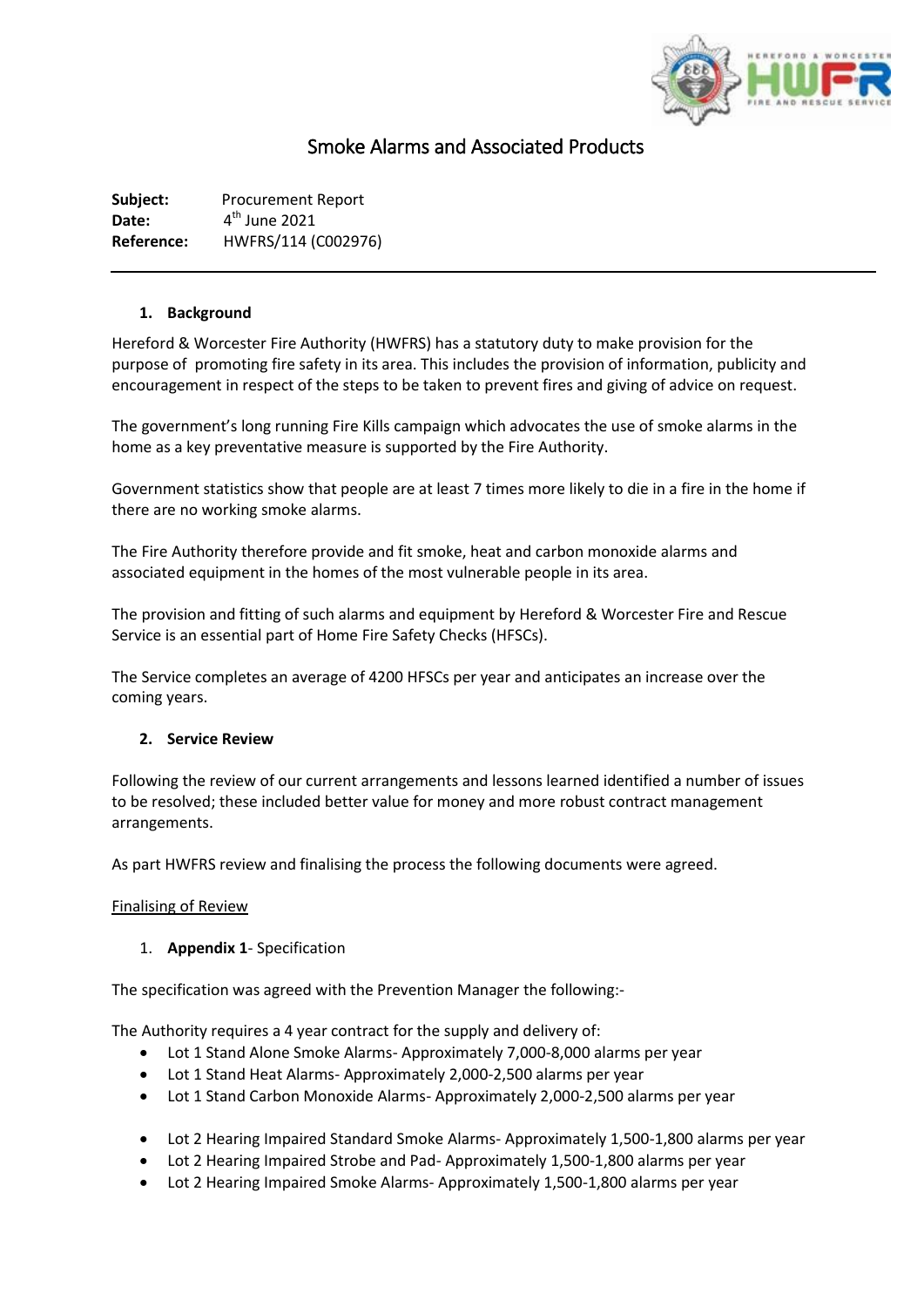- Lot 2 Hearing Impaired Heat Alarms Approximately 1,200 1,500 alarms per year
- Lot 2 Hearing Impaired Carbon Monoxide Alarms Approximately 1,000 1,500 alarms per year
- Lot 3 Smart Home Devices- Not currently applicable

The Framework Agreement for the Provision 2021-2025 of Smoke Alarms and Associated Products managed by West Midlands Fire and Rescue Services Ref: WMFS C002976 was renewed and went live on the  $1<sup>st</sup>$  June 2021 and awarded to multiple suppliers which is accessible by all UK Fire and Rescue Services.

## **3. Procurement**

The framework agreement went live from 1 June 2021 for a period of four years, prices are fixed for the duration of the framework. **Appendix 2**- User Guidance

The Framework Agreement is split into three multi supplier Lots:

#### **Lot 1 Standard Smoke Alarms:**

- 1. Aico Ltd
- 2. FireAngel Safety
- 3. Fireblitz Extinguisher Ltd

#### **Lot 2 Hearing Impaired Alarms**

- 1. Aico Ltd
- 2. Bellman & Symfon UK Ltd
- 3. FireAngel Safety
- 4. Fireblitz Extinguisher Ltd

#### **Lot 3 Smart Home Devices:**

- 1. Aico Ltd
- 2. FireAngel Safety
- 3. Fireblitz Extinguisher Ltd

Direct call-off orders can be placed with Suppliers. FRS's will be able to determine which Suppliers' offer best meets their requirements from the information supplied by the Framework owner and should place a call-off order with that Supplier without reopening competition.

Examples of selecting which supplier best meets FRS's requirements are below, other justification can be used.

| <b>Main Requirement</b> | <b>Selection criteria:</b>                                                                                                                                      |
|-------------------------|-----------------------------------------------------------------------------------------------------------------------------------------------------------------|
| <b>Cheapest Price</b>   | From the Pricing Schedule select the offer with the lowest cost for the<br>quantity to be ordered. Include the cost of backing plate adaptors where<br>required |
| <b>Customer Service</b> | From the Compliance to Specification results and the Quality evaluation<br>select the Supplier that best matches your requirements                              |
| Quality of product      | From the Compliance to Specification results select the Supplier that has<br>the lowest return/fault rate                                                       |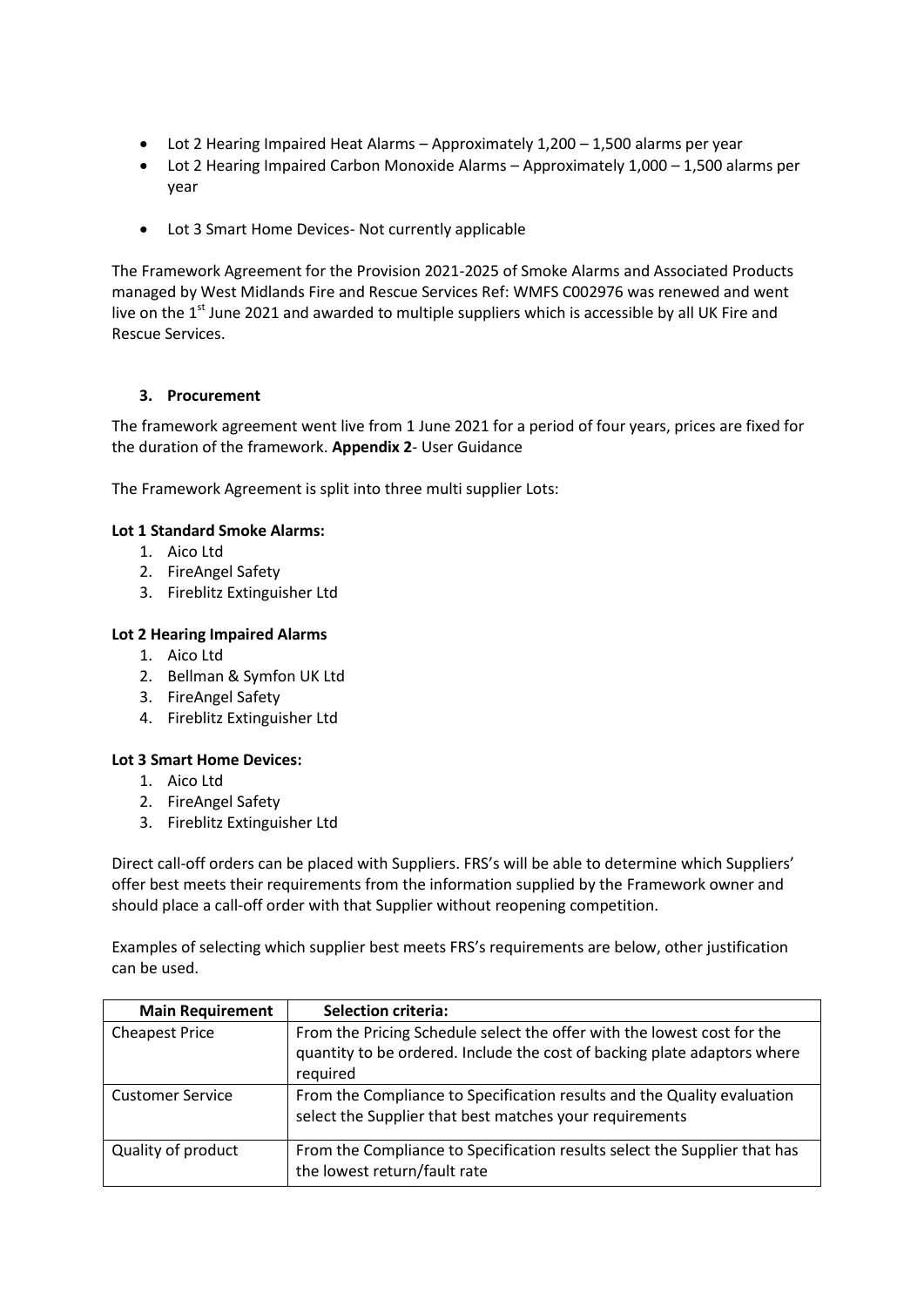| Best overall value | From the Compliance to Specification results select all Suppliers that meet |  |
|--------------------|-----------------------------------------------------------------------------|--|
|                    | your minimum requirements. From this list select the Supplier that offers   |  |
|                    | the lowest cost for the quantity to be ordered.                             |  |

The Authority will benefit from using this Framework as it is: quick and easy to use, no need for further competition necessary, no sign up fee, reduced prices, standardisation of specifications and clarity of product performance.

There are no price breaks so the price will remain the same whatever quantity is ordered.

# **4. Evaluation Stage**

The Authority have complied with the National Guidance:

It is essential that all processes of decision making to select Suppliers are kept equitable and auditable. Formal notes of all aspect of the decision making process must be taken and retained on file.

Based on the National Evaluation Template the following criteria has been highlighted as Essential criteria by the Authority

# **Technical Product Requirements (Quality)**

Products must comply with technical requirements and current standards

## **Customer Service and Service Levels**

Poor customer service and service levels has, in the past, led to additional administration, management intervention and product replacement by technicians and fire crews. This is both unwanted and costly in terms of diverting staff away from their duties.

# **Price**

Savings based on our current structure are highly desirable.

# 5. Recommended Decision

Based on the national evaluation template Fireblitz offer the best customer service and service levels. The very low maximum return rate and maximum defect rate are very attractive qualities. It is an advantage that Fireblitz are also equal to or better than other providers in other areas identified in the national evaluation template. Fireblitz can offer backing plates for other manufacturers alarms, and is of benefit to us, particularly from a customer satisfaction perspective.

# **6. Savings Achieved**

In terms of cost, Fireblitz offer the lowest cost per item ordered for the quantity we require. This is for the smoke, heat and carbon monoxide alarms. The price of the majority of the items on this lot has remained the same since the previous framework, with the exception of the carbon monoxide alarms which have decreased in cost with a saving of 15p per unit. Giving a saving of approximately £375.00 per year based on the projected purchase numbers.

In terms of cost, with the exception of the hearing impaired alarms, Fireblitz offer the lowest cost per item ordered, for the quantity we require. The £1.00 difference in cost for this item is outweighed with cheaper costs for the other products within this lot. Prices have remained largely